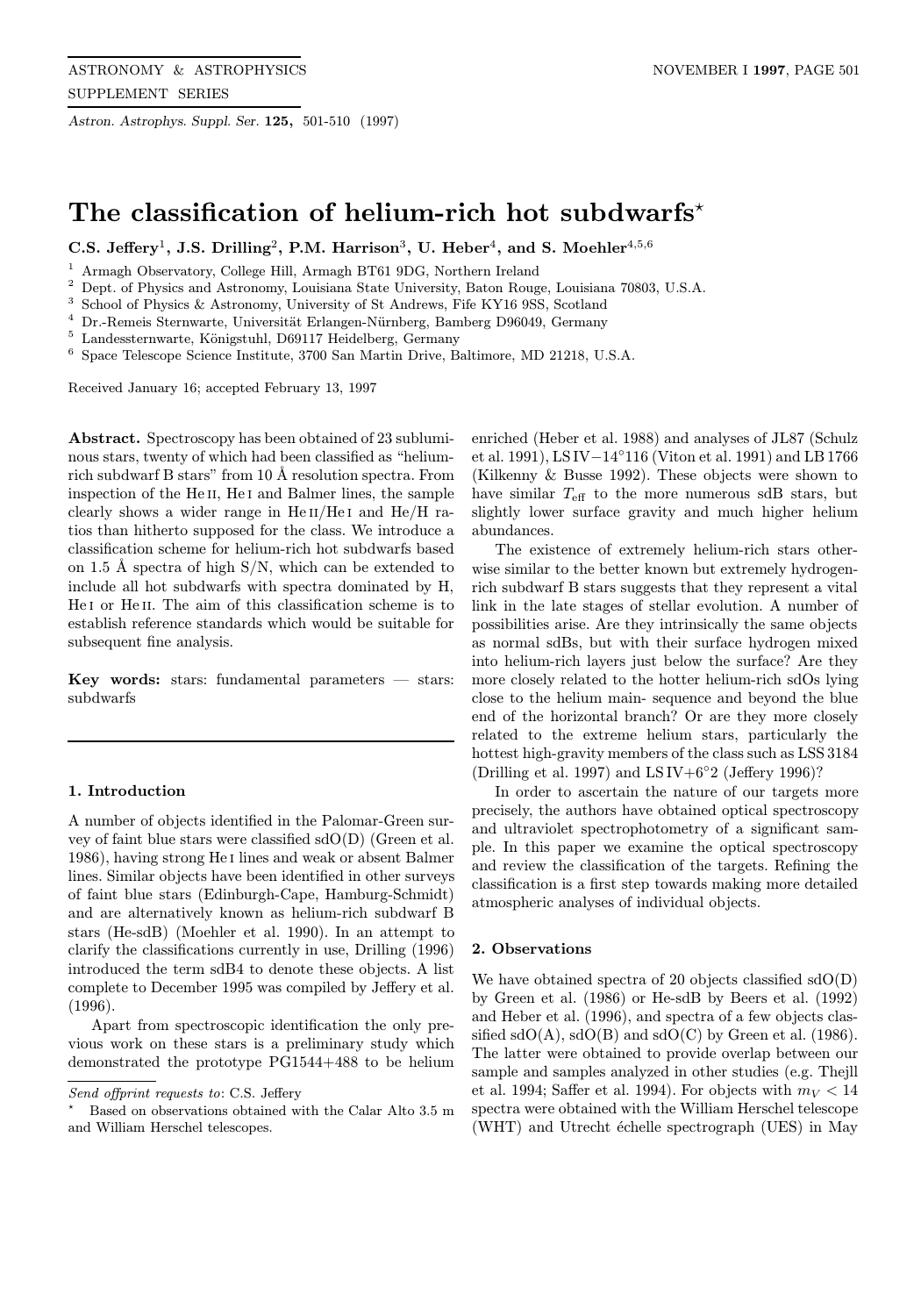Table 1. Optical spectroscopy of helium-rich subdwarf B stars. Magnitudes are primarily from Green et al. (1986)

| Object         | $m_B$ | Instrument | $_{\text{Date}}$        |
|----------------|-------|------------|-------------------------|
| PG0902+058     | 14.1  | WHT+UES    | 1995 May 6, 7, 8        |
| PG0902+058     |       | CA         | 1988 May 25             |
| PG0909+276     | 10.7  | WHT+UES    | 1995 May 6, 7, 8        |
| PG0909+276     |       | WHT+ISIS   | 1996 May 30             |
| PG0921+311     | 14.4  | WHT+ISIS   | 1996 May 30             |
| HS1000+4704    | 17.1  | WHT+ISIS   | 1996 May 31             |
| PG1127+019     | 13.0  | $WHT+UES$  | 1995 May 6, 7           |
| PG1127+019     |       | WHT+ISIS   | 1996 May 31             |
| PG1127+019     |       | CA         | 1988 May 26             |
| PG1230+067     | 12.3  | WHT+UES    | 1995 May 6, 7, 8        |
| TON107         | 16.3  | WHT+ISIS   | 1996 May 30             |
| PG1413+113     | 15.6  | СA         | 1988 May 25             |
| PG1415+492     | 14.4  | $WHT+UES$  | 1995 May 7, 8           |
| PG1415+492     |       | CA         | 1988 May 26             |
| PG1437+727     | 13.6  | WHT+UES    | 1995 May 7 <sup>+</sup> |
| $PG1437 + 727$ |       | WHT+ISIS   | 1996 May 30*            |
| PG1441+407     | 15.5  | WHT+ISIS   | 1996 May 31             |
| PG1526+440     | 15.7  | WHT+ISIS   | 1996 May 31             |
| PG1544+488     | 12.0  | WHT+UES    | 1995 May 7, 8           |
| PG1544+488     |       | CA         | 1988 May 26             |
| PG1552+464     | 16.0  | WHT+ISIS   | 1996 May 31             |
| PG1554+408     | 15.9  | WHT+UES    | 1995 May 9              |
| PG1554+408     |       | WHT+ISIS   | 1996 May 31             |
| PG1559+222     | 14.5  | $WHT+UES$  | 1995 May 7, 8           |
| $PG1559 + 222$ |       | CA         | 1988 May 26             |
| PG1600+171     | 16.3  | WHT+ISIS   | 1996 Jun. 1             |
| $PG1607 + 173$ | 10.2  | WHT+ISIS   | 1996 May 30             |
| PG1615+413     | 16.4  | WHT+ISIS   | 1996 Jun. 1             |
| $PG1629+466$   | 14.0  | CA         | 1988 May 27             |
| PG1629+466     |       | WHT+UES    | 1995 May 9              |
| $PG1648 + 315$ | 16.0  | WHT+ISIS   | 1996 Jun. 1             |
| $PG1658 + 273$ | 15.7  | WHT+ISIS   | 1996 Jun. 1             |
| $PG1715 + 273$ | 16.2  | WHT+ISIS   | 1996 Jun. 1             |
| HS1843+6343    | 16.1  | WHT+ISIS   | 1996 May 30             |
| LS IV-14 116   | 13.0  | WHT+ISIS   | 1996 May 30             |
| PG2128+096     | 14.3  | WHT+UES    | 1995 May 9              |
| PG2128+096     |       | WHT+ISIS   | 1996 May 30             |
| $PG2215 + 151$ | 13.9  | WHT+ISIS   | 1996 Jun. 1             |

† wrong star of close pair

 $∗$  two stars in slit,  $\lambda = 4200 - 4600$  Å only.

1995 covering the wavelength interval  $3860 - 5025$  Å with a resolution  $R = 45000$ . Fainter objects were observed with the WHT and intermediate dispersion spectrograph (ISIS) in the wavelength intervals  $4240-4974$  Å and with a resolution of  $R = 2900$ . Additional spectra were obtained with the 3.5 m telescope at Calar Alto (CA) in the wavelength interval  $4181 - 5070$  Å with a resolution  $R = 2500$ . Owing to a problem in the image-derotator, the S/N of the UES observations in 1995 is poor, and to extract useful information the spectra have been binned to a resolution  $R \sim 3000$ . Further details are given in

Table 1. Moreover, with low S/N in the UES spectra, and the substantial widths of important absorption lines relative to individual échelle orders in the UES spectra, there were rectification difficulties which could only be resolved where a low-resolution CA or ISIS spectrum was available. Thus, for example, the blue wing of the  $H\beta$  profile in our UES spectrum of PG0909+276 is incorrect (Fig. 5).

It was noted that spectra of three objects did not resemble subdwarf spectra at all.

- PG1552+464: our spectrum shows strong and broad He I  $\lambda$ 4471 Å, H $\beta$  slightly less strong, and weak He I 4713. H $\gamma$  is just detectable. Our spectrum is too noisy to show any weaker features. This star would appear to be a DBA white dwarf.
- PG1437+727: our UES spectrum is that of a G star. Our ISIS observations found a close pair, the fainter star being the subdwarf.
- PG2128+096: our spectrum shows the weak Balmer lines, prominent G band and rich metal-line spectrum characteristic of a late-F or early-G star.

For the remainder it became evident that several objects show spectra substantially different from that expected from previous observations of the prototype PG1544+488. Although the majority show essentially no Balmer lines, weak He ii and possibly a number of weak metal lines, in most cases He II  $\lambda$ 4686 Å is much stronger than in PG1544+488. Whilst it had been supposed that several objects would indicate effective temperatures around ∼ 30 000 K and surface gravities between those of the extreme helium giants and the classical hydrogen-rich subdwarf B stars, the observed strength of He II  $\lambda$ 4686 Å is more often similar to that seen in sdOB and sdO stars. It is therefore necessary to review the classification of these stars.

To be properly useful, this review had to draw on a larger sample of spectral types than was provided by the observations described above. A number of  $2.5 \text{ Å}$  spectra were obtained in a series of studies of hot subluminous stars at high galactic latitudes (Moehler et al. 1990) at the Calar Alto and the European Southern Observatories. These have been used to provide both comparison spectra and examples of hot subdwarf spectral types not already represented. These spectra include the well-known subdwarfs Feige 110 and BD+28◦4211. They also include PG1701+359 and PG2337+070 (Theissen et al. 1993), and PG1047+003, PG1559+048, PG1559+076, PHL 4, and PG1537−046, which have not previously been published. Since B-type subdwarf spectra are also similar to those of horizontal-branch B (HBB) stars, we have also examined a spectrum of PG1705+537 from the Moehler et al. (1990) sample. Echelle spectra of three helium stars obtained at ESO (LSS 5121: Heber et al. 1986), the WHT (LSIV+6 $^{\circ}2$ ) and the AAT (HD 144941: Harrison & Jeffery 1996) have also been used for comparison purposes. The resolution of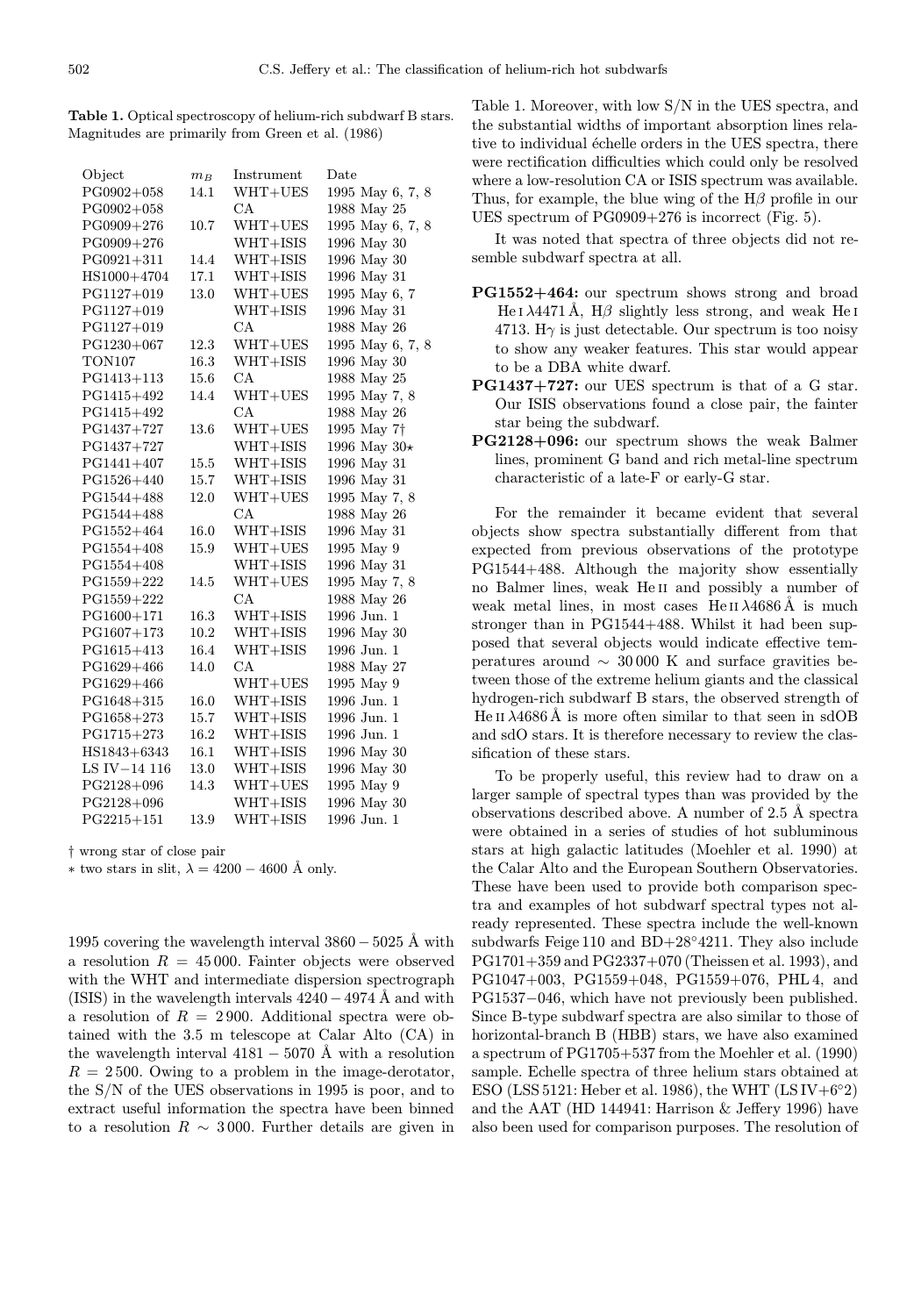|                                   | $He I_{4471} \sim 0$ |                                     |                  | $H\gamma \sim 0$                          |  |
|-----------------------------------|----------------------|-------------------------------------|------------------|-------------------------------------------|--|
| He II <sub>4686</sub> $\sim 0$    | sdB1                 | sdB2                                | sdB3             | sdB4                                      |  |
|                                   | sdB                  | $sdB-O$                             | sdO(A)           | $He-sdB$<br>sdO(D)                        |  |
| $\rm HeII_{4686} \sim HeI_{4471}$ | sdOB1                |                                     | sdOB2            |                                           |  |
|                                   |                      | sdOB                                | sdO(B)           |                                           |  |
| He $_{4471} \sim 0$               | sdO1                 |                                     | sdO <sub>2</sub> |                                           |  |
|                                   |                      | sdO                                 | sdO(C)           | $He-sdO$                                  |  |
|                                   |                      | He $\rm{II}_{4686}$ $\rm{<}H\gamma$ |                  | He $\text{II}_{4686} \geq \text{H}\gamma$ |  |

Fig. 1. Schematic of classifications for 10 Å resolution spectra of hot subdwarfs. The boxes are labelled by Drilling (1996) nomenclature in bold type and their equivalents as described in the text

the échelle spectra was degraded to match the remainder of the sample.

#### 3. Classification of 10  $\AA$  spectra

Drilling (1996) discussed the classification of the spectra of hot subdwarfs of 1.5 to 10 Å resolution and has identified 8 distinct classes, all of which had been previously defined in the literature. The spectra of ALL hot subdwarfs classified to date fit into one of these 8 classes which can be arranged in a two-parameter sequence of He i/He ii versus He/H. Some duplicity of nomenclature exists, which Drilling sought to rationalise with a provisional scheme which is amplified here.

- sdB (smallest He<sub>II</sub>/He<sub>I</sub>). "Stars with colours corresponding to those of a B star and in which the Balmer lines are abnormally broad for the colour as compared with Pop. I main-sequence stars. Some, but not all, subdwarf B stars have He<sub>I</sub> lines that are weak for their colour" (Sargent & Searle 1968).
	- sdB1. "Higher-gravity Balmer absorption over a large colour range, no He i 4471" (Green et al. sdB).
	- $-$  sdB2. "sdB stars with a suggestion of He<sub>I</sub>" (Green et al. sdB-O).
	- sdB3. "dominant Balmer absorption along with pronounced He i 4471 and often He i 4026" (Green et al.  $sdO(A)$ ).
	- sdB4. "pure He i absorption spectra, characterized by the weakness or absence of hydrogen Balmer lines and He<sub>II</sub> 4686 while showing the singlet He<sub>I</sub> 4388 about equal in strength to the triplet He i 4471" (Green et al. sdO(D), Moehler et al. He-sdB). It is significant that this is the same definition as that given for extreme helium stars and binaries (Drilling 1986).

Closer examination suggests that there is little to distinguish classes sdB2 and sdB3 quantitatively. In terms of our classification lines, both classes fulfil the criterion that He I 4471 is present but weaker than  $H\gamma$ .

 $sdOB$  (intermediate He II/He I)

- sdOB1. "strong broad Balmer lines accompanied by weak He<sub>I</sub> 4471 and He<sub>II</sub> 4686 absorption" (Moehler et al. sdOB)
- sdOB2. "dominated by He i and He ii lines and generally showing hydrogen Balmer absorption" (Green et al.  $sdO(B)$ ).

sdO (largest He II/He I)

- sdO1. "a star in which He ii 4686 is seen, and which has, relative to main sequence stars, strong Balmer lines for the colour" (Sargent & Searle sdO, not recognized by Green et al.; Moehler et al. sdO)
- sdO2. "dominated by He ii absorption. Only a trace of He i 4471 may be present, and some Balmer absorption may be blended with He II Brackett lines" (Green et al. sdO(C), Moehler et al. He-sdO).

The two-dimensional sequence is illustrated schematically in Fig. 1. It should be noted that the Green et al.  $(1986)$  classifications refer to 10 Å resolution spectra. It should also be noted that this spectral classification system remains incomplete after more than a decade of use. Standard stars observed at a specified resolution and S/N have still to be established. In the following, we shall adopt the Drilling notation to refer to  $10 \text{ Å}$  classifications.

## 4. The need for a 1.5 Å classification

It has been noted that in many cases, our sample of 1.5 Å spectra of sdB4 stars shows He II  $\lambda$ 4686Å stronger than was expected from the definition of the class given by Green et al. (1986). As an extreme case, PG1600+171 and PG1441+407 show He II  $\lambda$ 4686 Å stronger than He II  $\lambda$ 4471 Å. At the other extreme, only two objects, PG1544+488 and PG1415+492, show He II  $\lambda$ 4686 Å weaker than He II  $\lambda$ 4713 Å.

Since the 10 Å classification spectra were obtained at lower resolution and signal-to-noise than the present observations, the reasons for the wide spread in apparent He  $II/He I$  ratios for a group of stars in the same 10 Å class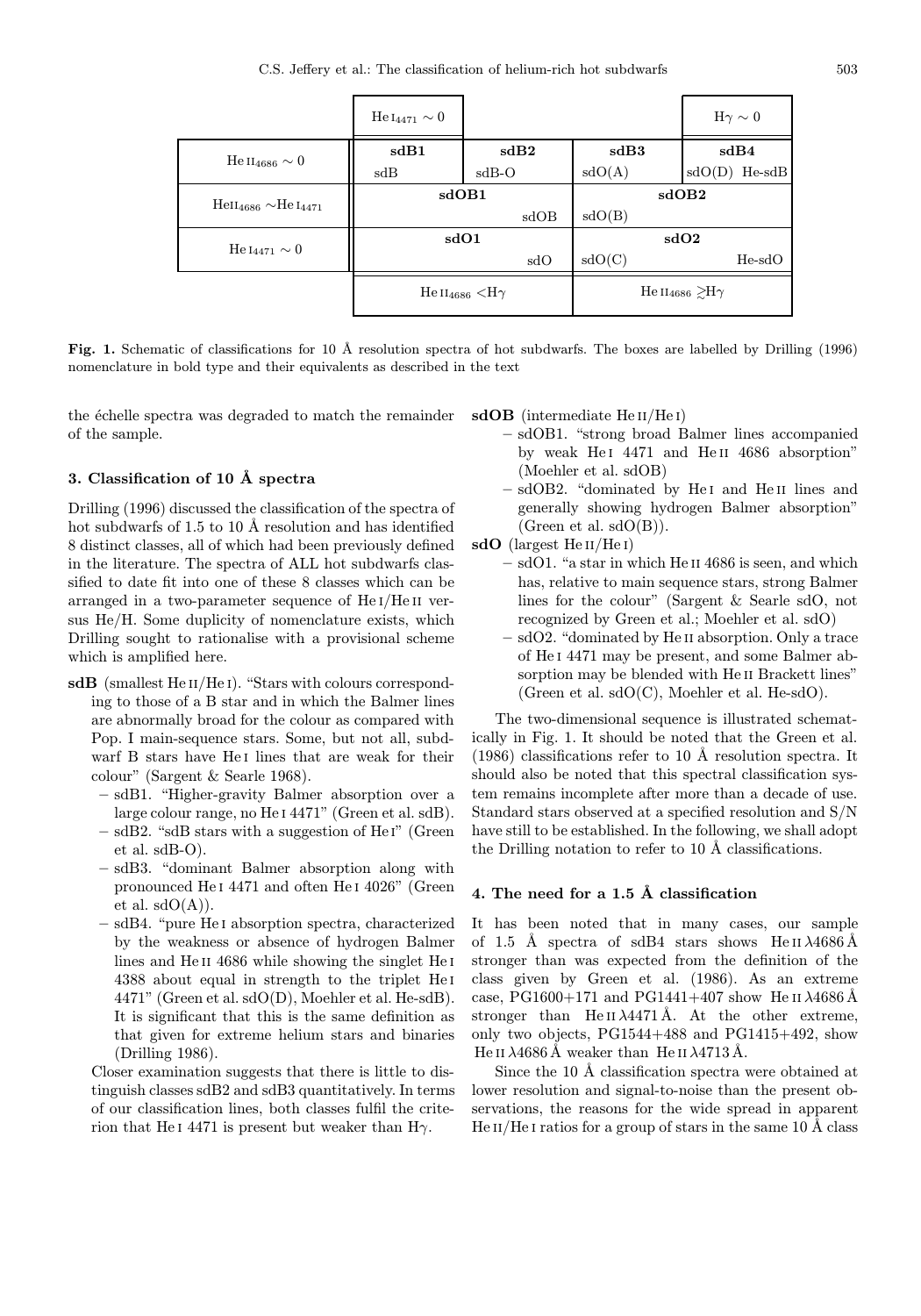Table 2. Classification of "helium-rich" subdwarfs

| Object         | Green                      | Moehler  | Us         |
|----------------|----------------------------|----------|------------|
|                | et al.                     | et al.   |            |
| PG0902+058     | sdO(D)                     |          | sdO6:He3   |
| $PG0909 + 276$ | sdO(A)                     |          | sdO7:He1   |
| $PG0921 + 311$ | sdO(B)                     |          | sdO7:He3   |
| HS1000+4704    |                            |          | sdO6:He2   |
| PG1127+019     | sdO(D)                     |          | sdO6:He4   |
| $PG1230+067$   | sdO(B)                     |          | sdO6:He3   |
| <b>TON107</b>  | sdO(D)                     |          | sdO7:He2   |
| PG1413+113     | sdO(D)                     |          | sdO6:He4   |
| PG1415+492     | sdO(D)                     |          | sdO9:He4   |
| PG1437+727     | sdO(D)                     |          | sdO7?:He3† |
| $PG1441 + 407$ | sdO(D)                     |          | sdO5:He4   |
| PG1526+440     | sdO(D)                     |          | sdO7:He2   |
| PG1544+488     | sdO(D)                     | $He-sdB$ | sdO9:He4   |
| PG1552+464     | sdO(D)                     |          | DBA        |
| PG1554+408     | sdO(D)                     |          | sdO7:He4   |
| PG1559+222     | sdO(D)                     |          | sdO7:He3   |
| $PG1600 + 171$ | sdO(D)                     |          | sdO5:He4   |
| $PG1607 + 173$ | sdO(A)                     |          | sdB:He2    |
| PG1615+413     | sdO(D)                     |          | sdO8:He3   |
| PG1629+466     | sdO(D)                     |          | sdO8:He3   |
| PG1648+315     | sdO(D)                     |          | sdO8:He2   |
| $PG1658 + 273$ | sdO(D)                     |          | sdO7:He4   |
| $PG1715 + 273$ | sdO(D)                     |          | sdO7:He3   |
| HS1843+6343    |                            |          | sdO8:He4   |
| LS IV-14 116   |                            |          | sdO7:He1   |
| $PG2215 + 151$ | $\mathrm{sdO}(\mathrm{C})$ |          | sdO6:He4   |

† 4686/4713 not measured.

can be appreciated. This would have been compounded by random errors introduced when classifying individual spectra. However, it is a fundamental principle of the classification process that standard spectra obtained at one resolution cannot be used to classify spectra obtained at a higher resolution. The MK process allows for the development of a sophisticated and autonomous classification system using, initially, line ratios and, ultimately, the entire spectrum. Since it can be refined to allow great precision in the description of stellar spectra and to select candidates for detailed study (Morgan 1984), it is both necessary and desirable to set up a system of standard classification spectra for high  $S/N$  spectra of 1.5 Å resolution. We have shown that this is eminently true from the point of view of our sample. In the remainder of this paper a suitable system is introduced.

# 5. Classification of 1.5 Å spectra

#### 5.1. Criteria

A classification system for spectra of hot subdwarfs obtained in the blue-violet at  $1.5 \text{ Å}$  resolution or better and with  $S/N > 10$  is described. This system is an extension of that discussed by Drilling (1996) and is based on the observation that amongst hot subdwarfs there is a continuum of spectral types in three dimensions, being

(i) the ratio of He ii lines to He i lines,

(ii) the ratio of Balmer lines to  $He I$  and/or  $He II$  lines and

(iii) the ratio of either He<sub>I</sub> triplets to singlets (e.g. 4471 to 4388 Å) or He II  $\lambda$ 4686 Å to He II Pickering series members.

These ratios correspond roughly to effective temperature, H/He abundance ratio and density, but do not depend on any external calibrators or assumptions. The key lines for the He I/He II and H/He dimensions are  $H\gamma$ , He I  $\lambda$ 4713 Å, He I  $\lambda$ 4471 Å, He I  $\lambda$ 4388 Å, He II  $\lambda$ 4686 Å, and He II  $\lambda$ 4543Å. The criteria are best illustrated in a block diagram (Fig. 2).

At the low-temperature end of the scale, He II  $\lambda$ 4686 Å is undetectable, at the high-temperature end He  $\lambda$ 4471 Å is undetectable. In between, the relative strengths of He I  $\lambda$ 4713Å, He I  $\lambda$ 4471Å and He II  $\lambda$ 4686Å establish a seven-point scale. In the H/He dimension, the relative strengths of He I  $\lambda$ 4471 Å and H $\gamma$  or of He II  $\lambda$ 4543 Å and  $H\gamma$  provide a four-point scale. If neither He I nor He II lines are seen but high-gravity Balmer lines are present, there is no spectral measure of effective temperature. Neglecting, for the present, the density dimension, these scales define a rectangular grid of 29 classification boxes.

It is clear that the present sample of "sdB4" stars can be arranged in extensive sequences in both temperature and H/He directions, and may be found in eleven of these boxes. Some of these are illustrated in Figs. 3 and 4. A limited sequence in surface gravity is illustrated by a comparison of PG1544+488 and PG1415+492 with spectra of the extreme helium stars  $LSIV+6°2$  and  $LSS5121$  (Fig. 5). A spread in gravity of 1.0 dex amongst He-rich sdO stars has already been established by Husfeld et al. (1989) and Dreizler (1993). However, the current sample contains insufficient members to quantify any general spectral discriminant.

It is also apparent from our  $1.5 \text{ Å}$  resolution spectra that many hot subdwarfs show a rich spectrum of metal absorption lines. Whilst obvious examples include PG1607+173 with a metal-line spectrum typical of early-B helium giants (cf. BD−9◦4395, Jeffery & Heber 1992), lines from more highly-ionized species can be also identified in spectra of the hottest objects including, for example, C IV  $\lambda$ 4658 Å and N v  $\lambda$ 4604, 4620 Å in BD+28°4211. However there is such diversity that the metal lines do not provide good primary classification criteria.

#### 5.2. Nomenclature

The derivation of a useful nomenclature is complicated by the need to avoid conflict with established practice, but is recognizable in terms of familiar conventions.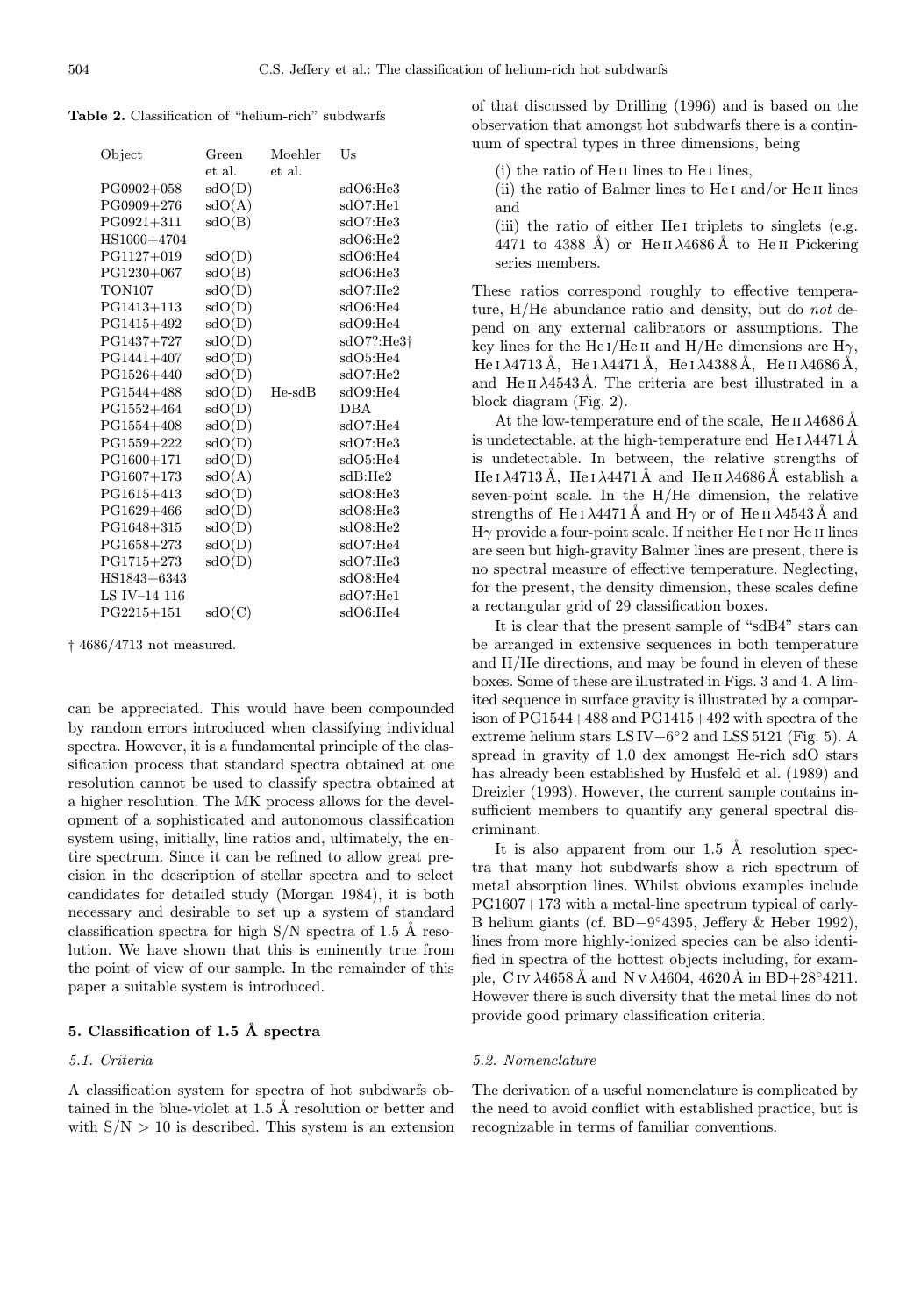C.S. Jeffery et al.: The classification of helium-rich hot subdwarfs 505

|                                                                                     | $He I_{4471} = 0$  | He $I_{4471}$ $\ll$ H $\gamma$ | $He I_{4471} = H\gamma$                  | He $_{\rm I4471}>$ H $\gamma$       | $H\gamma=0$                               |
|-------------------------------------------------------------------------------------|--------------------|--------------------------------|------------------------------------------|-------------------------------------|-------------------------------------------|
| He II <sub>4686</sub> $\sim$ 0                                                      | sdB:He0            | sdB:He1                        | sdB:He2                                  | sdB:He3                             |                                           |
| He $_{14686}$ <he <math="">_{14713}</he>                                            |                    |                                |                                          |                                     | sdO9:He4                                  |
| He $\rm{II}_{4686}$ $\sim$ He $\rm{I}_{4713}$                                       |                    |                                | sdO8:He2                                 | sdO8:He3                            | sdO8:He4                                  |
| He $\rm{II}_{4686} >$ He $\rm{I}_{4713}$<br>He $\rm{II_{4686} < He$ $\rm{I_{4471}}$ |                    | sdO7:He1                       | sdO7:He2                                 | sdO7:He3                            | sdO7:He4                                  |
| He $\rm{II}_{4686}$ $\sim$ He $\rm{I}_{4471}$                                       |                    | sdO6:He1                       | sdO6:He2                                 | sdO6:He3                            | sdO6:He4                                  |
| $He II_{4686} > He I_{4471}$                                                        |                    |                                | sdO5:He2                                 |                                     | sdO5:He4                                  |
| He $_{4471} \sim 0$                                                                 |                    | sdO4:He1                       | sdO4:He2                                 | sdO4:He3                            | sdO4:He4                                  |
|                                                                                     | $He II_{4686} = 0$ | He II <sub>4543</sub> $\sim 0$ | He $\text{II}_{4543} \ll \text{H}\gamma$ | He $\rm{II}_{4543}$ $\rm{<}H\gamma$ | He $\text{II}_{4543} \sim \text{H}\gamma$ |

Fig. 2. Schematic of 1.5 Å line-ratio classification of hot subwarfs. Only classes currently identifed from observation are labelled

The prefix "sd" is a natural designation for subdwarf in current usage, which it is appropriate to preserve.

The classes "sdO" and "sdB" have their antecedents in the Harvard system for normal stars, whilst the hybrid "sdOB" is unique to the subdwarfs, indicating the presence of both He II and He I. It is the latter which causes the greatest difficulty, since the use of other letter and number combinations (e.g. OA, OC, OD, O1, O2, OB1, OB2, etc.) have not always followed self-evident sequences. The preferred parallel in the MK system is the sequence of subclasses "B0, O9, ..., O5, O4"<sup>1</sup>. In our scheme we propose to drop the classification sdOB (which refers to a He II/He I ratio) and replace it with a scale running from sdB (implying no He<sub>II</sub>) through sdO9, sdO8, ... as required. Thus a true helium-rich sdB star would show no trace of He ii, whilst a helium-rich star with no trace of He I would be classified sdO4. It is stressed that there is no one-to-one correspondence between the current sdO subtypes and the familiar MK O subtypes. It should also be remembered that, for example, an sdO4 subdwarf is much hotter than an O4V main-sequence star. Subdwarfs which show no helium lines cannot be further subclassified and would be labelled sdB:He0.

True helium-rich B stars (only He i and weak H) with high surface gravities include the helium stars V652 Her, LSS3184 and HD144941, but with surface gravities close to and lower than main-sequence values, these are not genuinely subluminous.

Regarding labelling the H/He ratio, there is a choice between a numerical or alphabetic scale. Previous practice (e.g. Green et al.) suggests a set of alphabetic classes, "A" (hydrogen dominated) to "D" (helium dominated) via "B" and "C", whilst white dwarf classifications (Sion 1996) adopt "A" (pure H spectrum) to "B" (He I) or "O" (He<sub>II</sub>) via combinations such as "BA, OA" or "OB". The latter scheme is two-dimensional and insufficiently precise for our purposes. Moreover, in white dwarf (AOB) space, the "DA" white dwarfs occupy the same topological position as the "sdB" stars in hot subdwarf space! It is more convenient to provide a numerical scale running from "He1" (some He present) through "He4" (no hydrogen lines). The class "He0" only applies to the Hrich sdB stars referred to above. Although this numerical scale can be mapped exactly onto a concise alphabetic scale "A" through "D" similar to one already introduced (Green et al. 1986), the historical use of A and B to indicate H and He i dominated spectra leads to ambiguity. This nomenclature is best understood in terms of the classification criteria by referring to Fig. 2.

# 5.3. Classifications

We have defined a set of classification criteria for heliumlined hot subdwarfs which can be applied to  $1.5 \text{ Å}$  resolution spectra of high S/N. We have proposed a classification

<sup>&</sup>lt;sup>1</sup> There are isolated cases of subdwarf classifications based on MK spectral types. HD49798 was designated sdO6 by Stickland & Lloyd (1994) following Thackeray's (1970) description of the spectrum as  $06$ . Such cases are sufficiently rare as to be unlikely to cause conflict.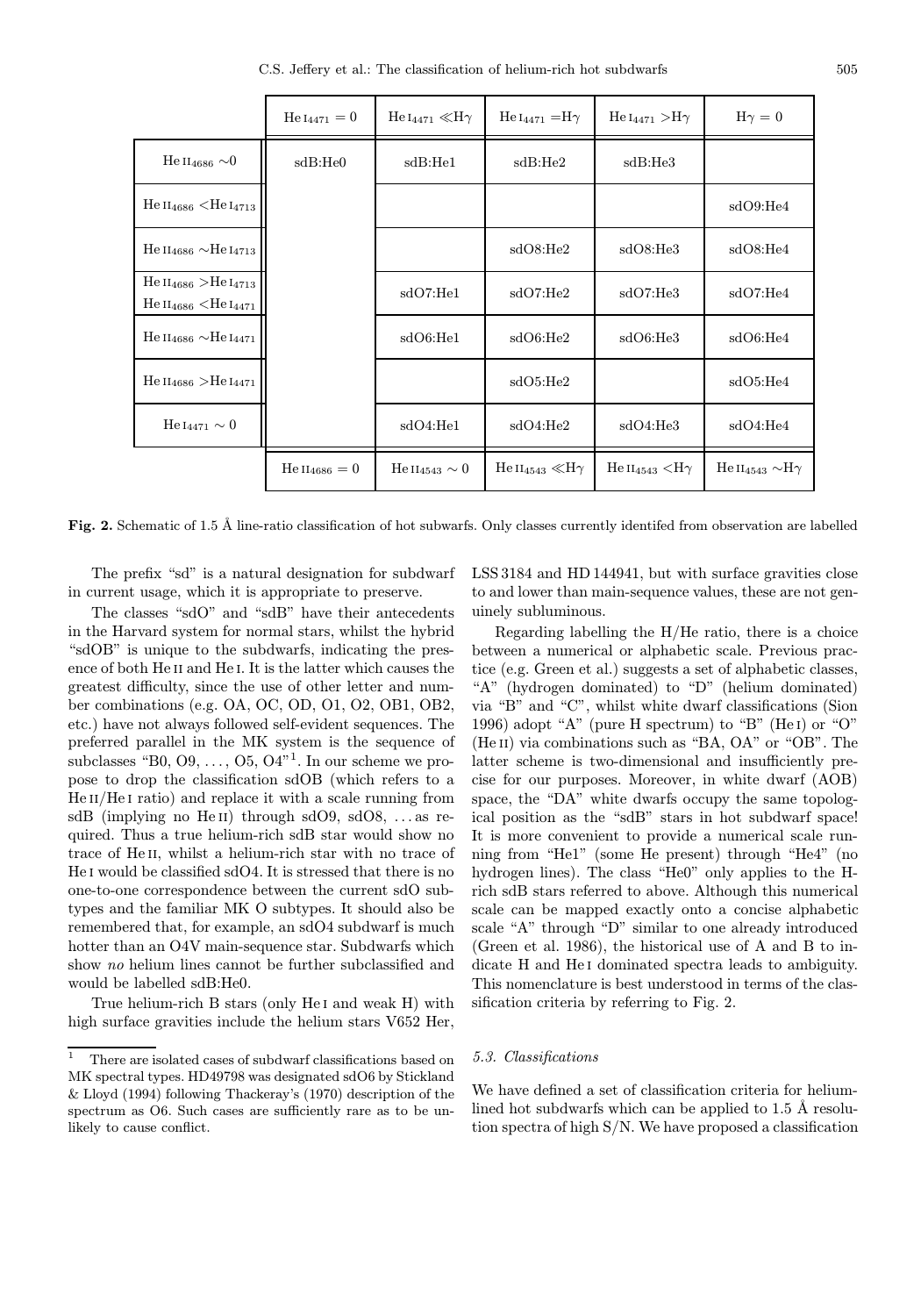

Fig. 3. Comparison of the spectra of helium-rich subluminous stars in which hydrogen lines are not detected. The objects are arranged in sequence of increasing He II/He I ratio (top-to-bottom). The positions of the classification lines are indicated. Lines at the positions of H $\beta$  and H $\gamma$  are inferred to be dominated by the Brackett series of He II by comparison with the intervening series member, He II  $\lambda$ 4543 Å

nomenclature which may be applied to the system based on these criteria.

These have been applied to our sample of helium-rich hot subdwarfs, resulting in the classifications given in Table 2. For example, PG1715+273 shows He II  $\lambda$ 4686 Å > He I  $\lambda$ 4713 Å, He II  $\lambda$ 4686 Å < He I  $\lambda$ 4471 Å and He I  $\lambda$ 4471 Å > H $\gamma$ , and so is classified sdO7:He3.

Further spectral classes have been identified from the sample of Moehler et al. (1990). All classes identified are illustrated in Fig. 6. As the classification of subdwarfs under this scheme proceeds, standards will become better established for those classes already identified, and identified for those classes not yet established.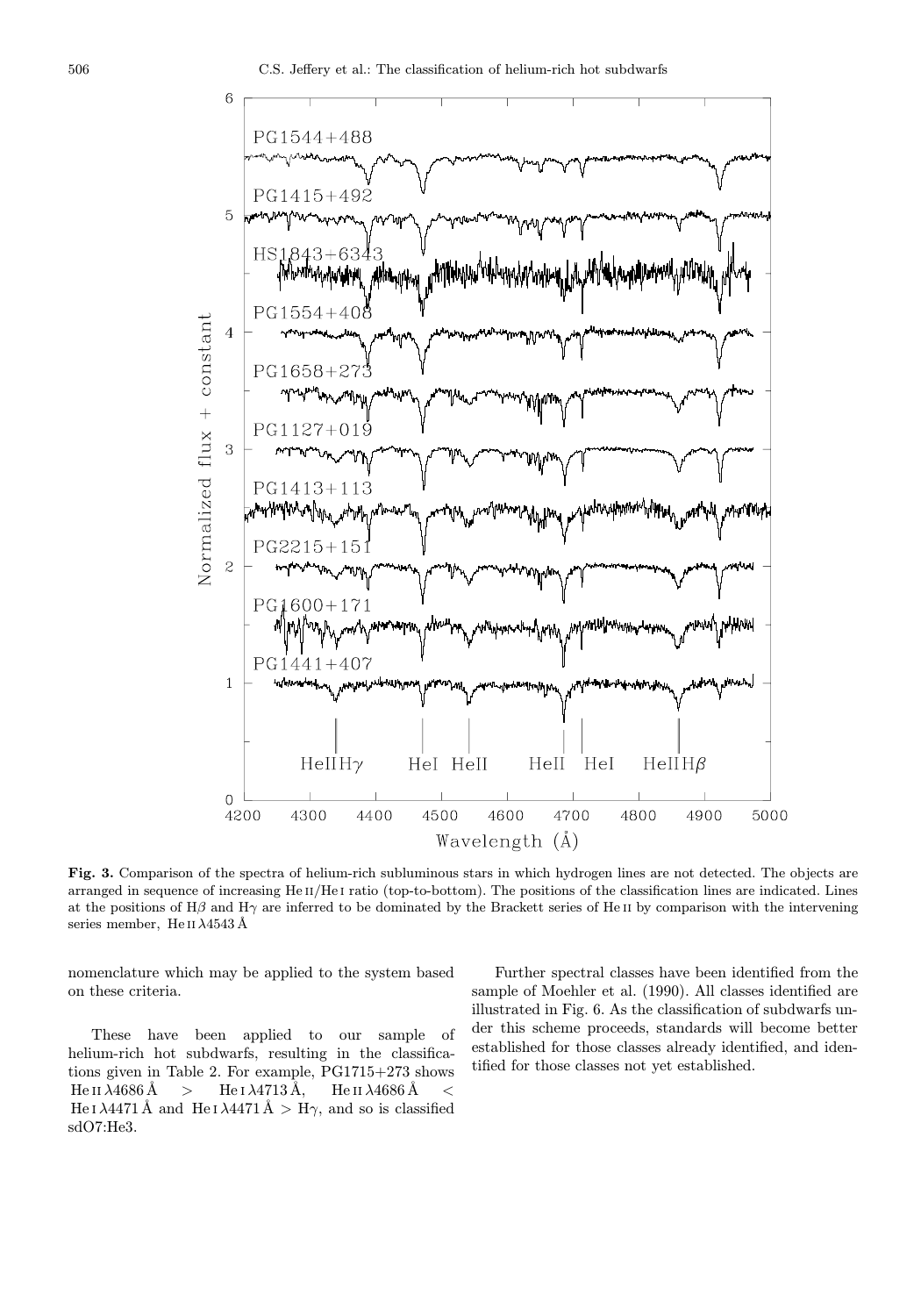

Fig. 4. Comparison of the spectra of helium-rich subluminous stars with a roughy equal  $HeII/HeI$  ratio. The objects are arranged in sequence of increasing He/H ratio (top-to-bottom). The positions of the classification lines are indicated

# 6. Future work

The proposed classification of  $1.5 \text{ Å}$  spectra of hot subdwarfs has obvious merits for selecting targets for more detailed study, for providing a precise nomenclature for hot subluminous stars and for making statistical studies of the hot subdwarf population. A number of deficiencies still need to be addressed.

– A large number of subluminous stars with a non- sdB4 designation will be included to check the proposed classifications and to provide standards for currently empty boxes.

- The density dimension will be calibrated, including a spectral definition of the difference between sdB and HBB stars.
- The behaviour of the metal absorption lines must be quantified. Are there metal-poor and metal-rich subdwarfs, or C-rich and N-rich sequences?
- Spectra showing Balmer lines and no helium lines are degenerate – all are classified sdB:He0. Are there secondary indicators of effective temperature?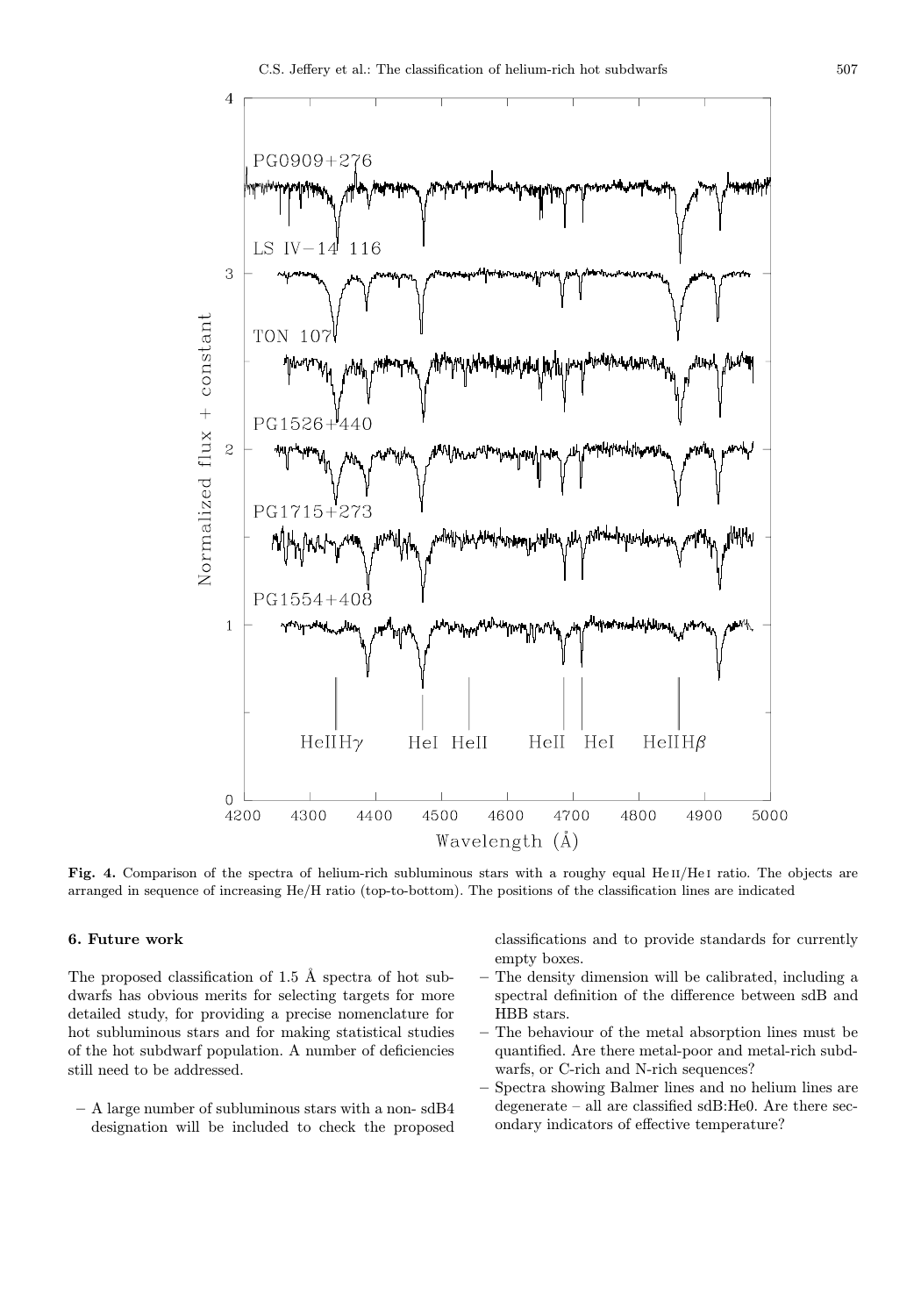

Fig. 5. Comparison of the spectra of helium-rich subluminous stars in which hydrogen-lines are very weak or not detected and He II  $\lambda$ 4686 Å is weaker than He I  $\lambda$ 4713 Å. The objects are arranged in sequence of increasing He I line-width (top-to-bottom). The positions of the classification lines are indicated

– For spectra dominated by He ii, the scheme becomes degenerate as He  $I \lambda 4471 \text{\AA}$  disappears. An extension to higher temperatures will require alternative diagnostics (cf. Werner 1992).

It should be emphasized that the proposed scheme does not replace the  $10$  Å classifications (e.g. Green et al. 1986). There will be circumstances such as studies of subdwarfs in distant clusters or further survey work where one will be forced to work at the lower resolution.

## References

- Beers T.C., Preston G.W., Schectman S.A., Doinidis S.P., Griffin K.E., 1992, AJ 103, 267
- Dreizler S., 1993, A&A 273, 212
- Drilling J.S., 1986, "Hydrogen-Deficient Stars and Related Objects", Hunger K., Schönberner S., Rao N.K. (eds.) p. 9
- Drilling J.S., 1996, "Hydrogen-Deficient Stars", Jeffery C.S., Heber U. (eds.), ASP Conf. Ser. 96, 461
- Drilling J.S., Jeffery C.S., Heber U., 1997, A&A (submitted)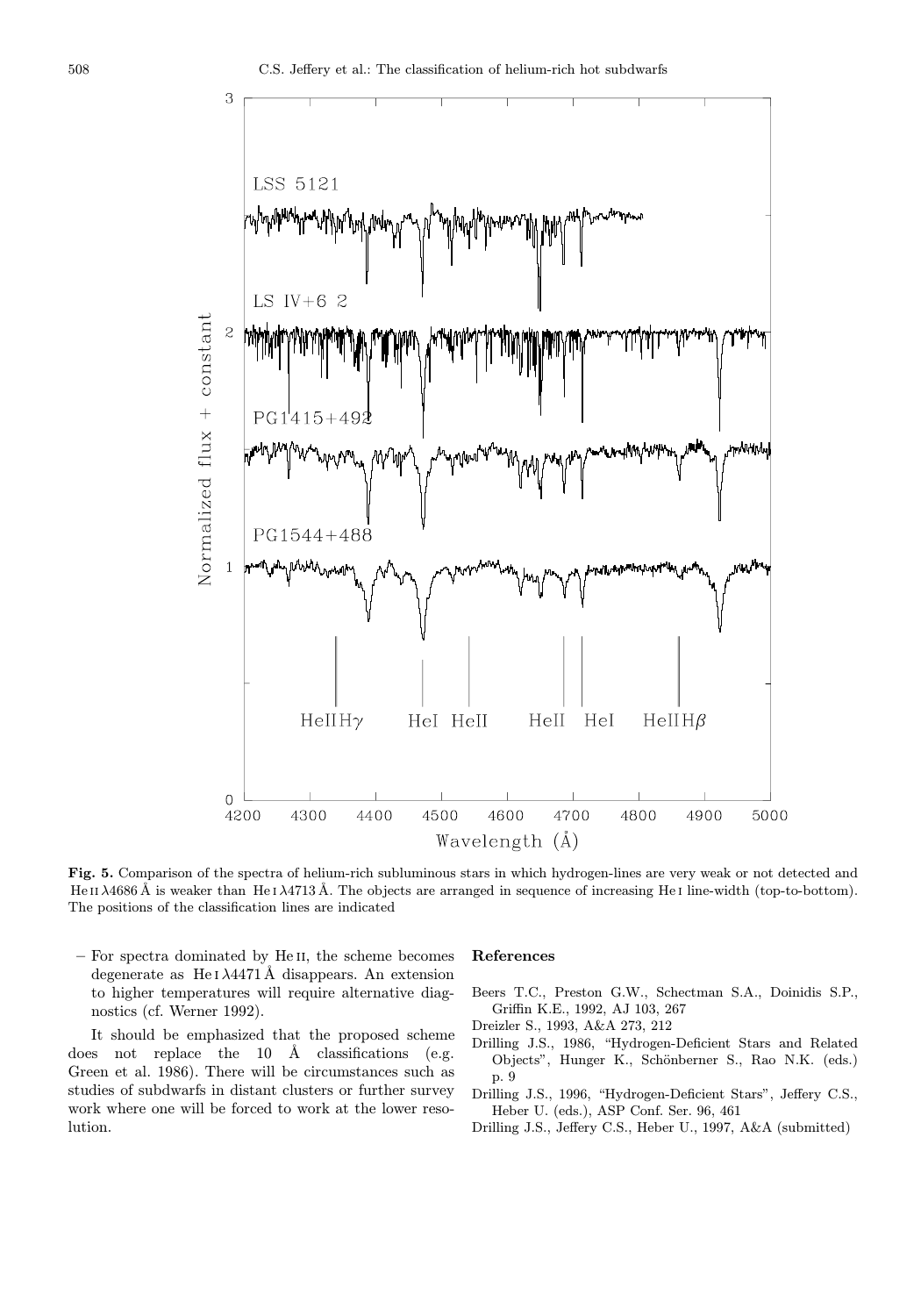

Fig. 6. An illustration of spectral classifications in the H/He and HeI/HeII dimensions for selected hot subdwarfs. Examples of spectral types not represented in our sample of helium-rich subdwarfs are taken from Moehler et al. (1990)